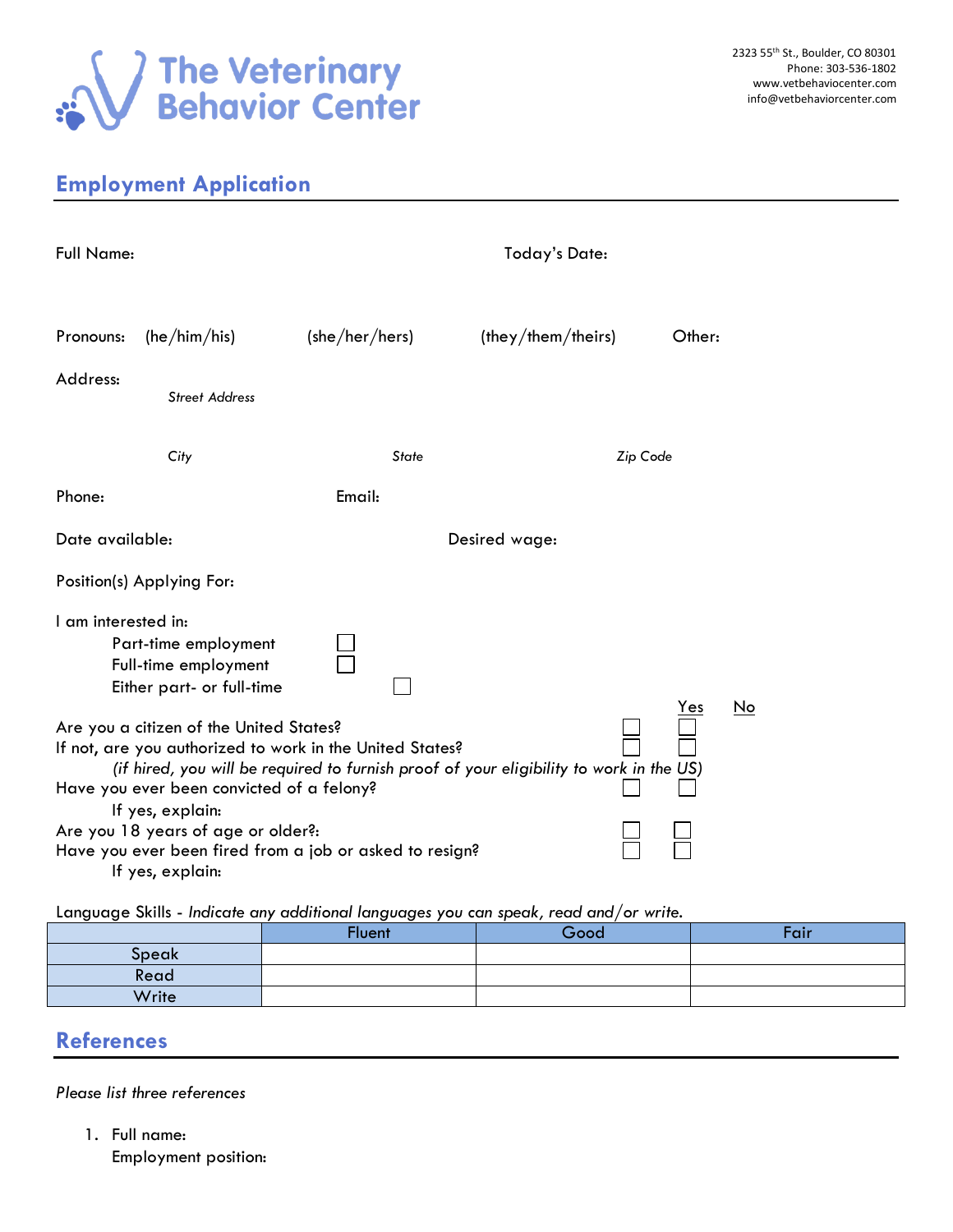

| Relationship: |
|---------------|
| Company:      |
| Address:      |
| Email:        |
| Phone number: |

- 2. Full name: Employment position: Relationship: Company: Address: Email: Phone number:
- 3. Full name: Employment position: Relationship: Company: Address: Email: Phone number:

## **Military Service**

| Branch:                           | From:              | To: |
|-----------------------------------|--------------------|-----|
| Rank at discharge:                | Type of discharge: |     |
| If other than honorable, explain: |                    |     |

## **Consent and Release:**

*I certify that my answers are true and complete to the best of my knowledge. I understand false, misleading information or omissions in my application or interview may lead to disqualification for employment consideration may result in my release.* 

*I authorize the investigation of any or all statements contained in this application. I also authorize, whether listed or not, any person, current employer, past employers, and organizations to provide relevant information and opinions that may be useful in making a hiring decision. I release such persons and organizations from any legal liability in making such statements.*

*I understand I may be required to successfully pass a drug screening examination. I hereby consent to a pre- and/or post-employment drug screen as a condition of employment, if required.*